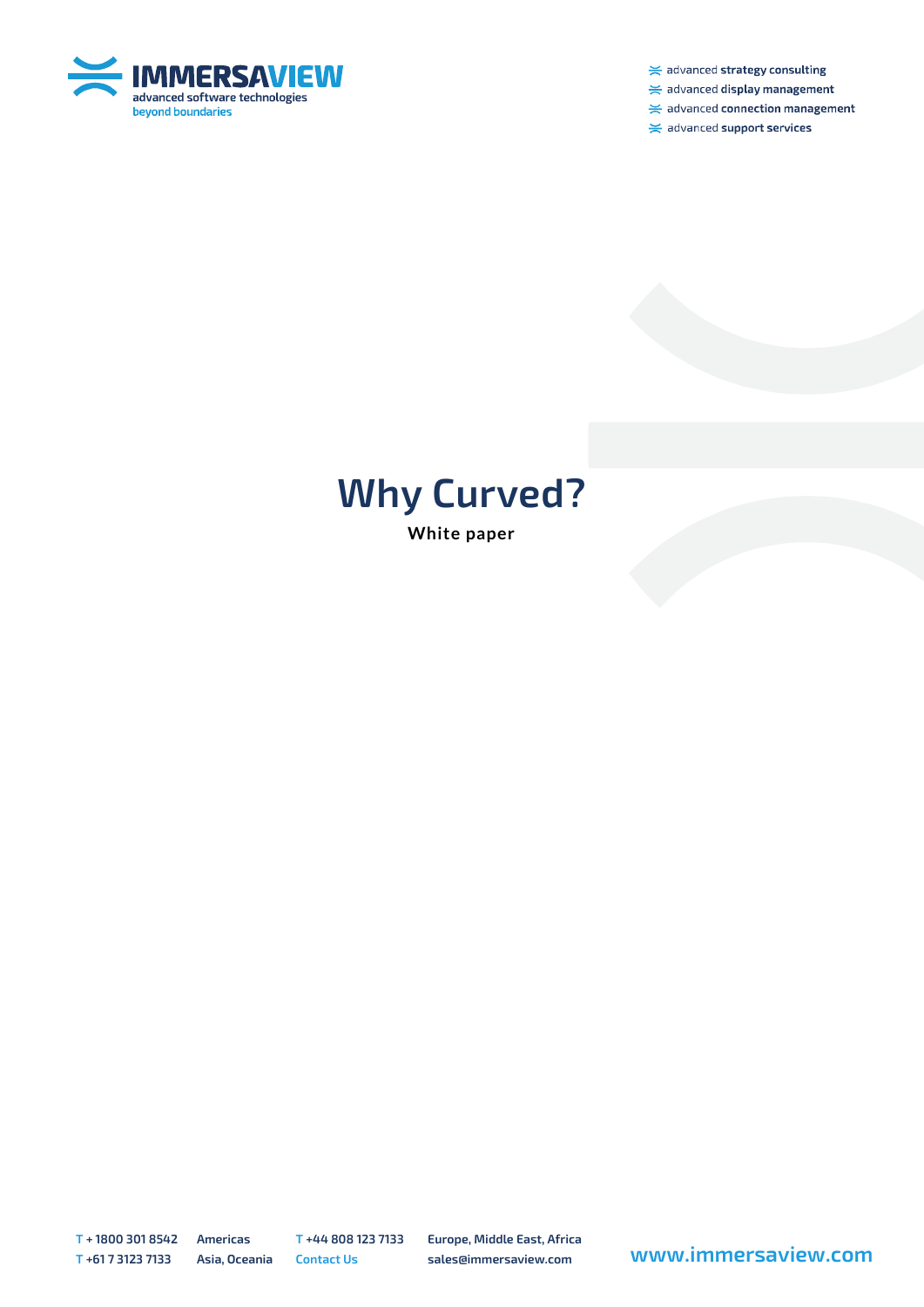

## A screen with the same physical screen size produces a wider field of view for a curved screen than a flat screen.

The main benefit of using curved screens for visual displays, is that for known viewer position, a screen with the same physical screen size produces a wider field of view for a curved screen than a flat screen. This is because as the edges of the screen move closer towards to viewer, the field of view increases.

This effect provides a greater sense of immersion in the display environment and can improve visual perception due to the increased area of peripheral vision achieved. In addition, a number of projectors can be used in a display to increase a field of view (FoV) to reach anywhere up to 360 degrees coverage. To produce a display with multiple projectors, firstly overlapping regions will need to be set-up and then edge blending can be used to produce a seamless image with multiple projectors (please read here for further information).



## Figure 1: Planar and curved screen with the same physical dimensions

Figure 2 shows a presentation of the difference between a planar and curved screen with the same physical size. The light gray volume indicates the planar screen and the blue volume clearly indicates the additional view achieved with a curved screen.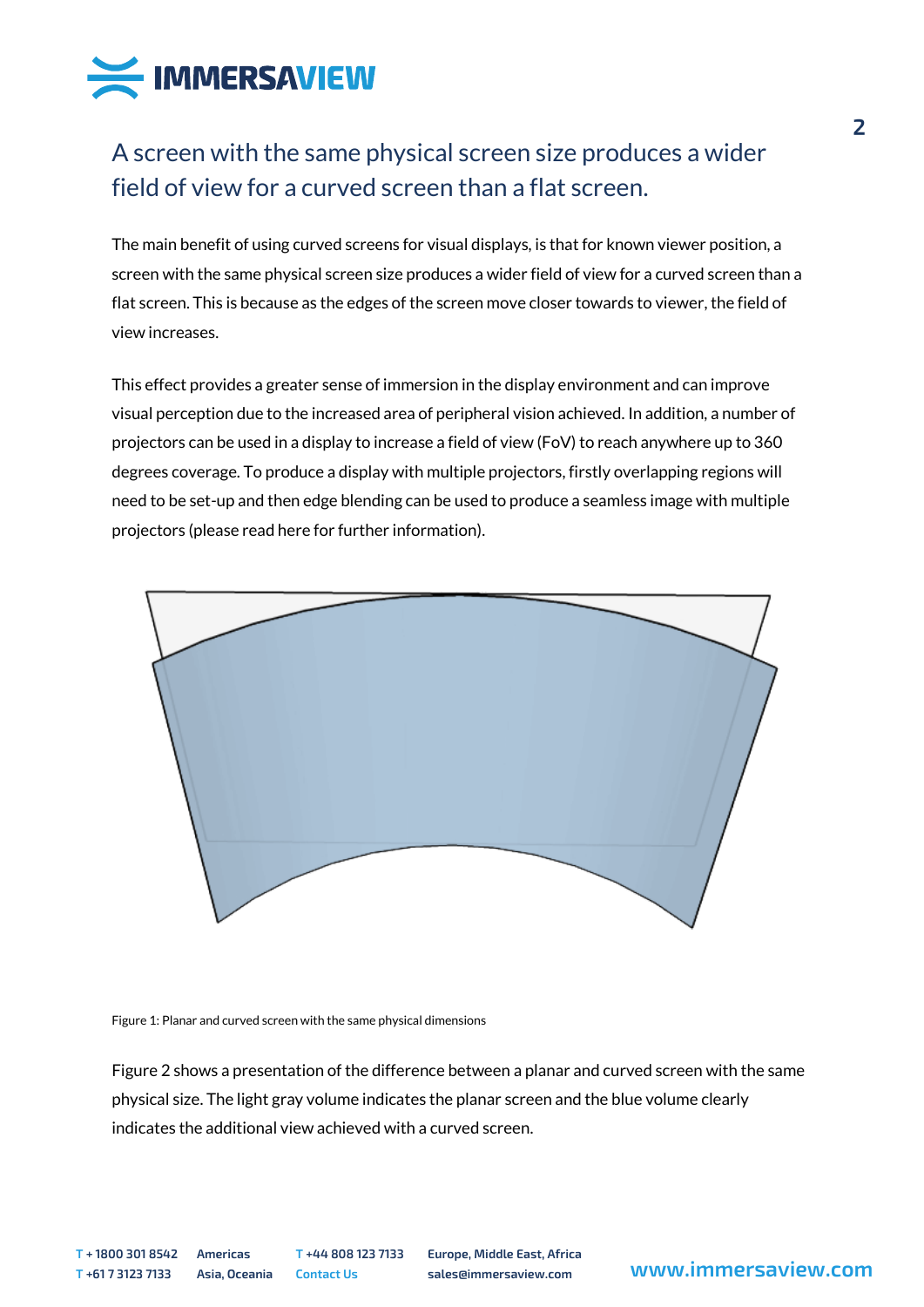



Figure 2: View angles of a planar and curved screen

Although the above indicates the benefits of curved screen displays, it is also worth noting that this benefit can be increased with the addition of extra projectors.



 $\overline{\mathbf{3}}$